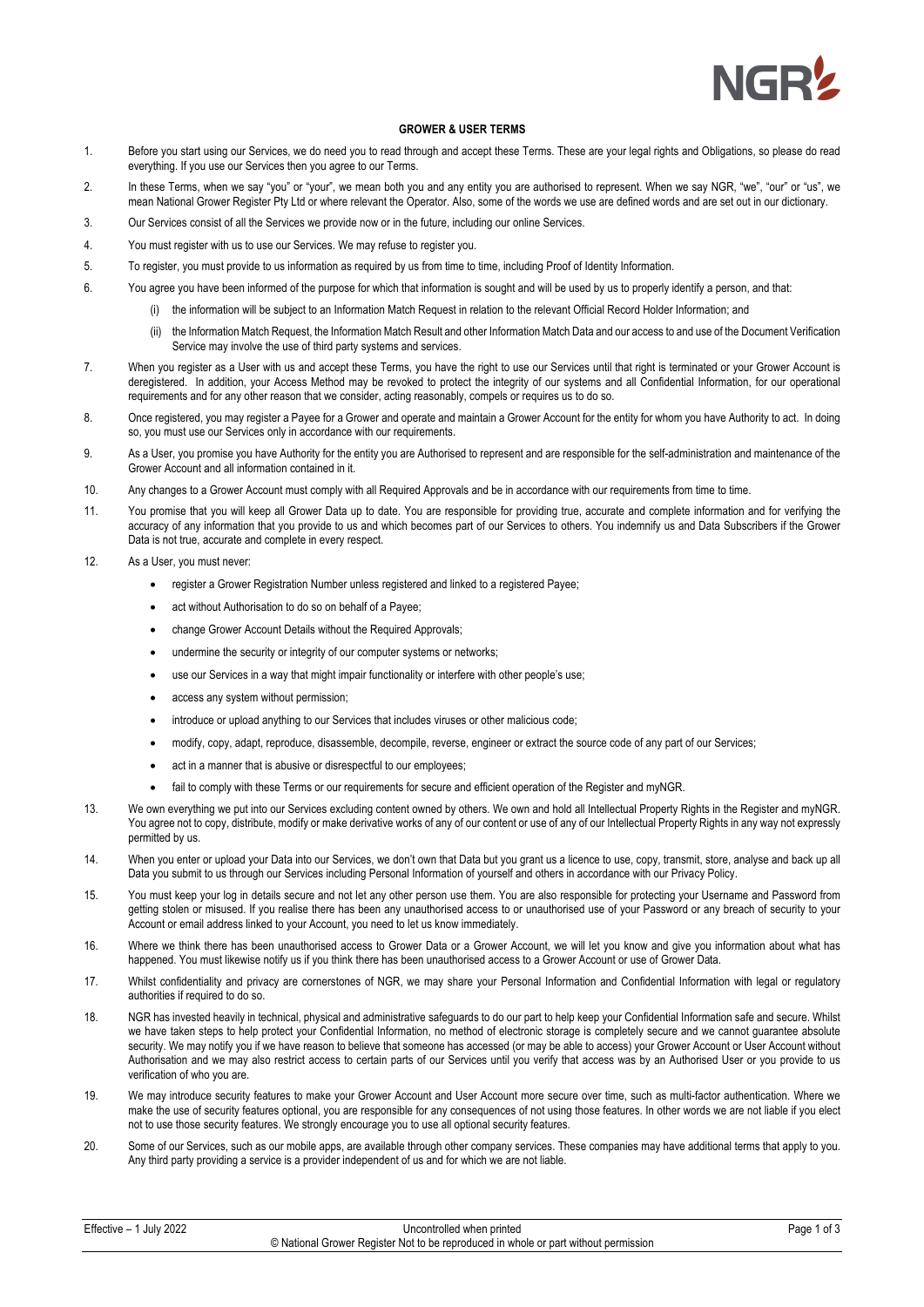## GROWER & USER TERMS



- 21. We strive to maintain the availability of our Services and provide online support. On occasion we need to perform maintenance on our Services and this may require a period of downtime. We will use our best endeavours to minimise any such downtime and where planned maintenance is being undertaken, we will attempt to notify you in advance but can't guarantee it.
- 22. There may be a number of reasons why you may not be able to access our Services including if you have no internet access.
- 23. Whatever the cause of any downtime, access issues or data loss, your only recourse is to discontinue using our Services.
- 24. We frequently release new updates, modifications and enhancements to our Services, and in some cases discontinue features. Where this occurs, we will endeavour to notify you where practical (eg by email, on our Website or within our Services when you log in).
- 25. Sometimes an NGR Card may be linked to a third party identifier. That third party identifier may be utilised to identify you and you consent and authorise us to provide to a Data Subscriber the Grower's Data linked to that third party identifier.
- 26. Where you are registered for GST and supply Agricultural Product to a Data Subscriber:
	- (a) the Data Subscriber through its' agent NGR and you acknowledge that you are an entity registered for GST;
	- (b) vou consent to the provision of a Recipient Created Tax Invoice (RCTI) by a Data Subscriber in consequence of any supply of Grain or other Agricultural Product by you to the Data Subscriber;
	- (c) you agree to notify the Data Subscriber through us, as soon as you cease to be a registered entity under the GST Law;
	- (d) you agree not to issue any tax invoices to the Data Subscriber in respect of any supply of Grain or other Agricultural Product to the Data Subscriber;
	- (e) the Data Subscriber through its agent NGR agrees that the Data Subscriber will not issue an RCTI on or after the date when either you or the Data Subscriber are in breach of any other requirements for issuing RCTI's;
	- (f) you expressly acknowledge and agree that these Terms may be read together with any contract entered between us and a Data Subscriber, as a principal, for the purpose of complying with the relevant legislation and any regulations and GST Rulings;
	- (g) if applicable, we will hold the ATO "Statement by a supplier form" on your behalf, which form may be provided to all Listings.
- 27. You indemnify us against all losses, costs (including legal costs), expenses, demands or liability that we incur arising out of or in connection with a third party claim against us relating to your use of our Services (except as far as we are at fault).
- 28. Our Services and all third party products are made available to you on an 'as is, where is' basis. To the extent permitted by law, we disclaim all warranties, express or implied, including any implied warranties of merchantability and fitness for a particular purpose.
- 29. Other than liability that we can't exclude or limit by law, our liability to you in connection with our Services or these Terms, in contract, tort (including negligence) or otherwise, is limited as follows:
	- in the case of Services supplied or offered by us, the supply of the Services again or the payment of the cost of having the Services supplied again; or
	- in the case of goods supplied or offered by us, the replacement of the goods or the supply of equivalent goods, the repair of such goods, the payment of the cost of replacing the goods or acquiring equivalent goods, or the payment of the cost of having the goods repaired.
- 30. We have no liability arising from your use of our Services for any loss of revenue or profit, loss of goodwill, loss of customers, loss of capital, loss of anticipated savings, legal, tax or accounting compliance issues, damage to reputation, loss in connection with any other contract or indirect, consequential, incidental, punitive, exemplary or special loss, damage or expense. You also agree that under no circumstances will we be liable to you relating to the misuse of the Register, myNGR or your information by any third party whether directly or indirectly including access by a third party by way of cyber event or cyber attack.
- 31. If you wish to pay one of the voluntary membership subscriptions and levies deduction preferences when registering to our Services, you authorise the voluntary membership subscription and levy to be deducted from payments made to you by a Data Subscriber and for us to disclose to the relevant Data Subscriber as recipient the associated Grower Registration Number.
- 32. Either party may terminate this agreement on 30 days written notice to the other.
- 33. Upon termination of this agreement, your registration is cancelled and you must cease all use of the Register, myNGR and your NGR Card.
- 34. Upon cancellation, suspension or deregistration of a Grower's Registration Number:
	- (a) subject to clause 34(d), no person except for NGR may access the Grower's Data on the Register and myNGR;
	- (b) subject to clause 34(d), we will not disclose or allow access to a Grower's Data on myNGR or the Register from the date of such cancellation, suspension or deregistration, although a Grower's Data already supplied to a Data Subscriber may still be held by them;
	- (c) the NGR Card must not be used and should be destroyed; except that
	- (d) for a deregistered NGR Card:
		- (i) we will continue to provide the face of the NGR Card information and the associated Grower's Registration Number and a Payee's trading name to a Data Subscriber Listed on a deregistered NGR Card; and
		- (ii) if applicable, the Subscription Data already provided to a Data Subscriber Listed on the Grower Registration Number may still be held by them.
- 35. Any clauses or provisions capable of surviving termination or which apply upon termination will survive termination of this agreement and be able to be enforced.
- 36. These Terms are governed by the law in force in Queensland. You submit to the non-exclusive jurisdiction of the courts exercising jurisdiction in Queensland.
- 37. You will bear your own expenses incurred in connection with the transactions that these Terms contemplate and any amendment to, or any consent, approval, waiver, release or discharge of or under, these Terms.
- 38. You must do anything (including execute any Deed), and must ensure that your employees and agents do anything (including execute any Deed), that may reasonably be required to give full effect to these Terms.
- 39. A right may only be waived in writing signed by the parties.
- 40. These Terms contain the entire agreement between the parties about its subject matter. You acknowledge that, except as is expressly stated in these Terms, you have not relied on any representation, warranty, promise or undertaking of any kind by any person on our behalf.

| 1 July 2022<br>Effective – | Uncontrolled when printed                                                           | Page 2 of 3 |
|----------------------------|-------------------------------------------------------------------------------------|-------------|
|                            | © National Grower Register Not to be reproduced in whole or part without permission |             |